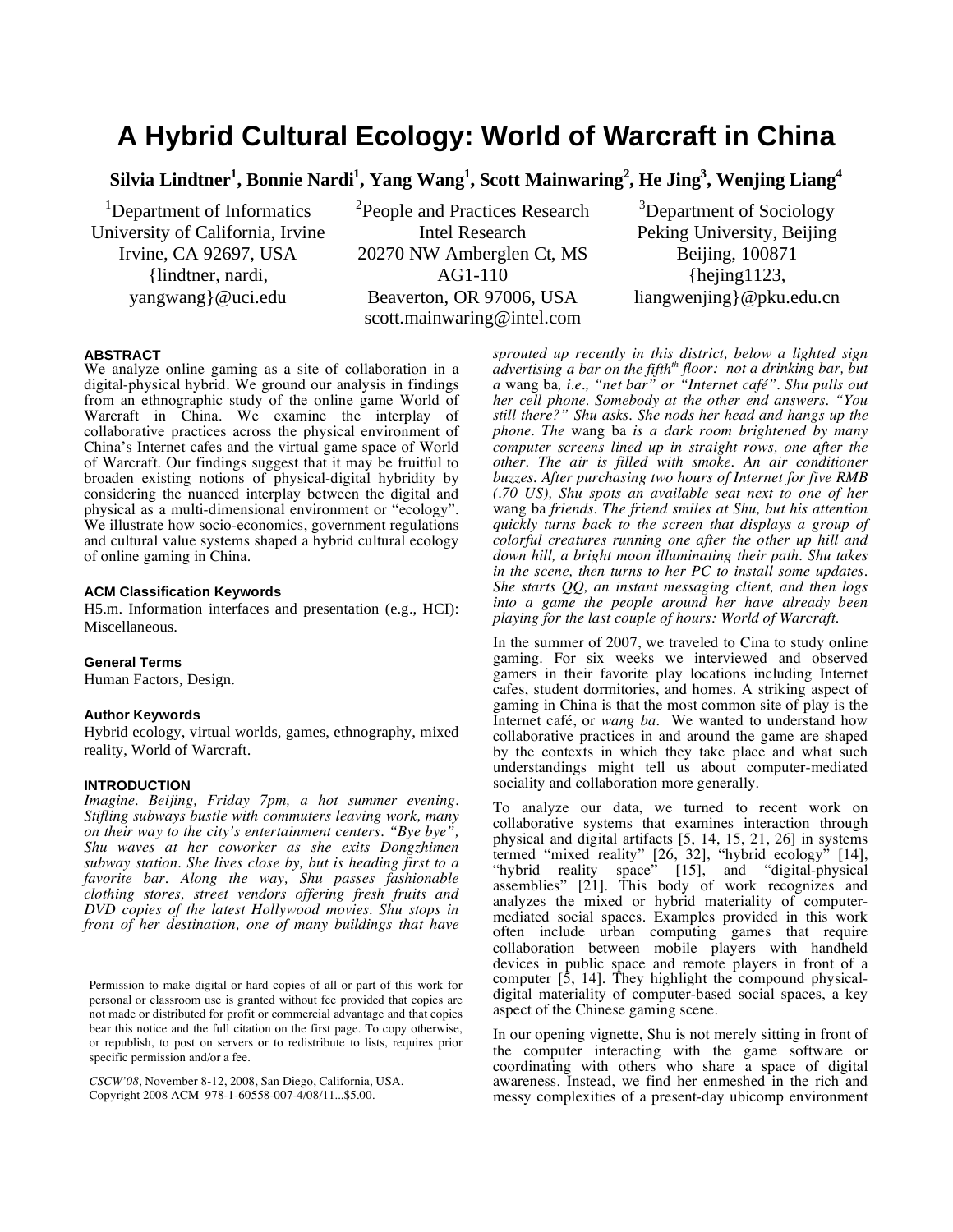[4]: she contacts a fellow player on her cell phone while walking down a street itself replete with technological culture; she plays World of Warcraft in a specific kind of place, the Chinese *wang ba*; she mixes use of software modifications and instant messaging with the software of the game itself and engages with other players in face-toface communication. This scenario pushes the horizon of analysis out from the user and the computer, out from users in a space of mutual digital activity, to a large-scale physical-digital space in which collaboration occurs through and with diverse, mixed, and situated resources.

In this paper, we adopt and extend Crabtree and Rodden's "hybrid ecology" approach to the analysis of the physicaldigital interplay of WoW and its socio-technical contexts in China. Hybrid ecologies are "spaces that merge the physical and digital" to facilitate collaboration [14]. They exploit "affordances of mixed reality and ubiquitous computing environments to extend the purchase of computing across multiple environments, physical and digital." The word "hybrid" references composite technological materials made available to designers and users, and "ecology" a dynamic and emergent system of interdependent elements, layers, and flows.

The ecology metaphor has been deployed in previous approaches such as "information ecologies"  $[28]$  and "media ecologies" [20] that stress the continuously evolving nature of socio-technical environments, beyond mere arrangements of technologies. Fuller, for example, provided an account of a pirate radio that rendered visible "more than just the radio's constitutive technologies, rather a whole interrogative field of social, legislative, political and economic formations" [20]. He drew attention to political agendas that motivated the pirate radio station and how these agendas co-evolved with machine protocols, laws and economics. Similarly, Nardi and O'Day incorporated social values and policies as key elements of information ecologies [28].

Work on information or media ecologies points to the need to examine hybrid ecologies not only in terms of distributed material affordances, but also in terms of legal, political, and economic structures impinging heterogeneously throughout the system. Building on this work, we use the notion of a "hybrid cultural ecology" as an analytical device to draw attention to the connections, tensions and cultural value systems across digital and non-digital artifacts and environments, and to the various orientations toward a hybrid technological system, its affordances and appropriations.

The notion of a hybrid cultural ecology, then, is intended to do the following conceptual work: to address the ways in which physical and digital hybrids comprise the environment in which collaboration occurs, and, to emphasize cultural practices that enable collaboration in such an environment to fruitfully occur. In order to assess the nature of the hybrid cultural ecology of gaming in and around China's *wang ba*, we will address the following questions: Which dimensions of the hybrid cultural ecology were crucial for collaborative practices in and around the *wang ba*? How did players collectively shape physicaldigital hybrids to make them meaningful for their particular local context? Which cultural and social value systems influenced the nature of emerging hybrids?

#### **HYBRIDS, ASSEMBLIES AND INFRASTRUCTURES**

One of the earliest efforts to classify hybrid technological systems evidences in work on mixed reality systems. Milgram and Kishino, for example, established the notion of mixed reality as a "subset of virtual reality related technologies" in order to create a taxonomy of the various instantiations of technological systems that merge "real and virtual worlds along the virtuality continuum, which connects completely real environments to completely virtual ones" [26]. More recent approaches on hybrid realities are concerned with the ways in which various technologies and non-digital artifacts merge in different situations and across multiple systems [5, 14, 15, 21, 22].

Hindmarsh *et al*., for example, explore user reactions to digital and physical co-presence and people's positionings within an "assembly" of technologies through an interactive museum installation [21]. One of the main goals of the system was to unpack how people collaboratively explore, discover, encounter and experience the material environment. Similar to Crabtree and Rodden's concept of hybrid ecology, the notion of assemblies is not only concerned with designing new complex technological systems, but also with how these systems fuse with "existing arrays of objects and technologies."

Along similar lines, Mainwaring *et al*. [24] call attention to the importance of pre-existing infrastructures, from the electrical grid to public schools, in enabling, enforcing, or frustrating individual and group routines, according to "fit" between the values implicit in the infrastructure's design vs. in the people's goals. Their analysis of people seeking to reconfigure their relationship to particular problematic infrastructures pointed to processes of assimilation and accommodation in infrastructure use, choice, and assembly more generally.

Crabtree and Rodden's notion of hybrid ecology opens a conceptual space for expansive analysis and development of collaborative systems by drawing attention to situated interactions in which the physical and digital encounter one another [14]. In extending this approach to hybrid cultural ecologies, we stress the cultural, social, and contextual assemblies and infrastructures that shape and are being shaped by the digital-physical environment.

#### **METHODS**

In July and August 2007, we conducted ethnographic fieldwork on collaborative practices in and around the online game World of Warcraft (WoW) in China. By "in and around" we mean we studied not just the ways players played WoW, but also surrounding practices and events, such as the use of external software modifications enabled as plug-ins, the pre-existing social relationships people took into the game and the penetration of government regulation into the game. Over a period of six weeks we observed and interviewed players in Internet cafes, university<br>dormitories, and apartments in Beiling, Shanghai, and apartments in Beijing, Shanghai, Hangzhou, and Chengdu. Data were comprised of observations, informal conversations, and semi-structured interviews.

We split into three groups to cover diverse game locations and player demographics. The third and fourth author conducted interviews in all four cities. The first author conducted interviews with translation by a Chinese-American collaborator in Beijing and Shanghai. The second author conducted interviews in Beijing with the fifth and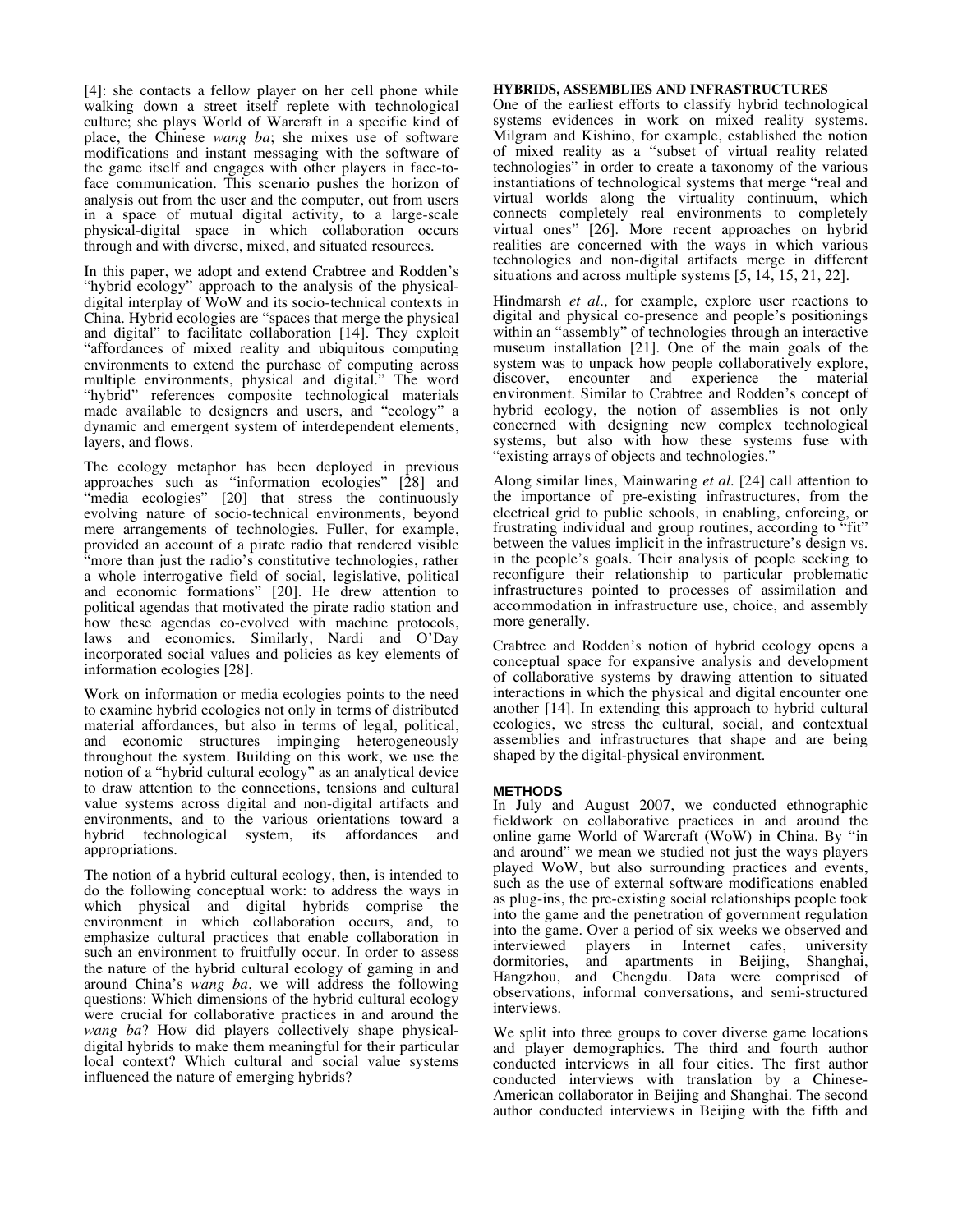sixth authors who are native speakers of Chinese. We interviewed 80 people, 56 male and 24 female. Study participants had diverse backgrounds including students, a factory worker, a middle school teacher, a bank employee, a nurse, a marketing supervisor, a vice president of design for a Chinese game company, and owners of software stores, news kiosks, and *wang ba*. Study participants ranged in age from 18 to the late 50s, although most were in their twenties. All study participant names in this paper are pseudonyms.

In the semi-structured interviews we questioned study participants about many dimensions of their gaming experience. We asked players how they got started playing, about their previous gaming experience, what they liked and disliked about WoW, whether they played with people they knew in real life, whether they had made friends online and in *wang ba,* whether they belong to a guild, and if so, the kinds of experiences they had in their guild. We discussed the use of game-related software extensions and websites, forums, and wikis external to the game. We asked game-specific questions about character choice, naming of characters, game activities participants liked. We asked what players would change about the game if they could. We followed up conversational leads as they arose, consistent with standard ethnographic practice, so each interview had a unique profile.

Participants were acquired through our own social networks and through serendipitous encounters in *wang ba* or places where game-related merchandise such as game magazines were sold, e.g., shopping malls or small street vendors. Most of our observations and interviews were conducted in the *wang ba*. When possible, we asked the café owner or manager if it was  $\overrightarrow{OR}$  for us to interview. We were never refused and were always treated cordially. In some cases we struck up casual conversations with owners or managers and sometimes subsequently conducted more formal interviews with them. We approached players in the *wang ba* and asked if they would have time for an interview. Most interviews lasted about an hour although some were longer. We sometimes sat beside study participants and watched them play, asking them questions about their game activities as well as the standard questions. In some cases we took study participants to dinner or to a nearby restaurant for soft drinks or a snack. We also conducted interviews in student dormitories and private homes. These interviews tended to be longer and included informal conversation that provided background on the study participant's life.

## **WORLD OF WARCRAFT**

WoW, produced by Blizzard Entertainment, recently reached 10 million players. According to Blizzard, there are 2 million players in Europe, more than 2.5 million in North America, and approximately 5.5 million in Asia [7]. WoW is available in English, Spanish, French, German, Korean, and simplified and traditional Chinese, with a Russian version in development. A growing body of scholarly research documents the game, e.g. [2, 18, 19, 27, 36, 37].

In WoW, players create and develop an animated character in a setting derived from the fantasy game Dungeons and Dragons [2]. Game activities include slaying monsters, fighting other players, and participating in a vibrant ingame economy. Although the game can be played alone,

WoW is fundamentally a social game. Blizzard provides distinctive mechanisms of collaboration for a variety of social forms including among others guilds, parties, and raids.

#### **FINDINGS**

We begin by examining the hybrid cultural ecology of gaming in China as a digital and physical space of collaboration in the *wang ba*. We then provide an account of some dimensions of the ecology beyond material and spatial aspects. We analyze practices of collaborative learning and emergent sociality, the hybrid assemblies of technologies players pull together to express trust and affect, and a sociopolitical context centered on regulatory control over the gaming experience.

#### **The physical-digital game space of the** *wang ba*

Multiplayer online games such as World of Warcraft have often been understood as places distinct from "real life" in which people socialize and collaborate with others remotely [2, 34]. Players are said to enter "cyberspace," or a "virtual world," or a "metaverse." These notions suggest a sharp distinction between interaction in a physical environment and interaction in a virtual environment [11, 16, 25]. In our analysis of online gaming in the *wang ba,* instead of drawing on the distinctions between digital and physical environments, we wish to highlight their mutual efficacy. As Agre observed, *"*As long as we persist in opposing socalled virtual communities to the face-to-face communities of the mythical opposite extreme, we miss the ways in which real communities of practice employ a whole ecology of media as they think together about the matters that concern them*"* [1]. We found *wang ba* to be dynamic sites of collaborative play in which gaming was experienced through an interplay of both digital and physical elements.



Figure 1 Room in a student dormitory in Beijing.

*Wang ba* are the second most frequent site of computer usage in China after the workplace [13] and thus constitute an important site of everyday activity for millions of people in China's urban and rural areas. *Wang ba* ranged in style from up-scale businesses located in modern shopping malls and equipped with high-end computer terminals, to low-end establishments hidden in basements or in tiny rooms above noisy restaurants. Thomas and Lang reported that Chinese players go to Internet cafes to access not only the Internet but also their close friends and peers [33]. While we found similar evidence, we also found that living spaces and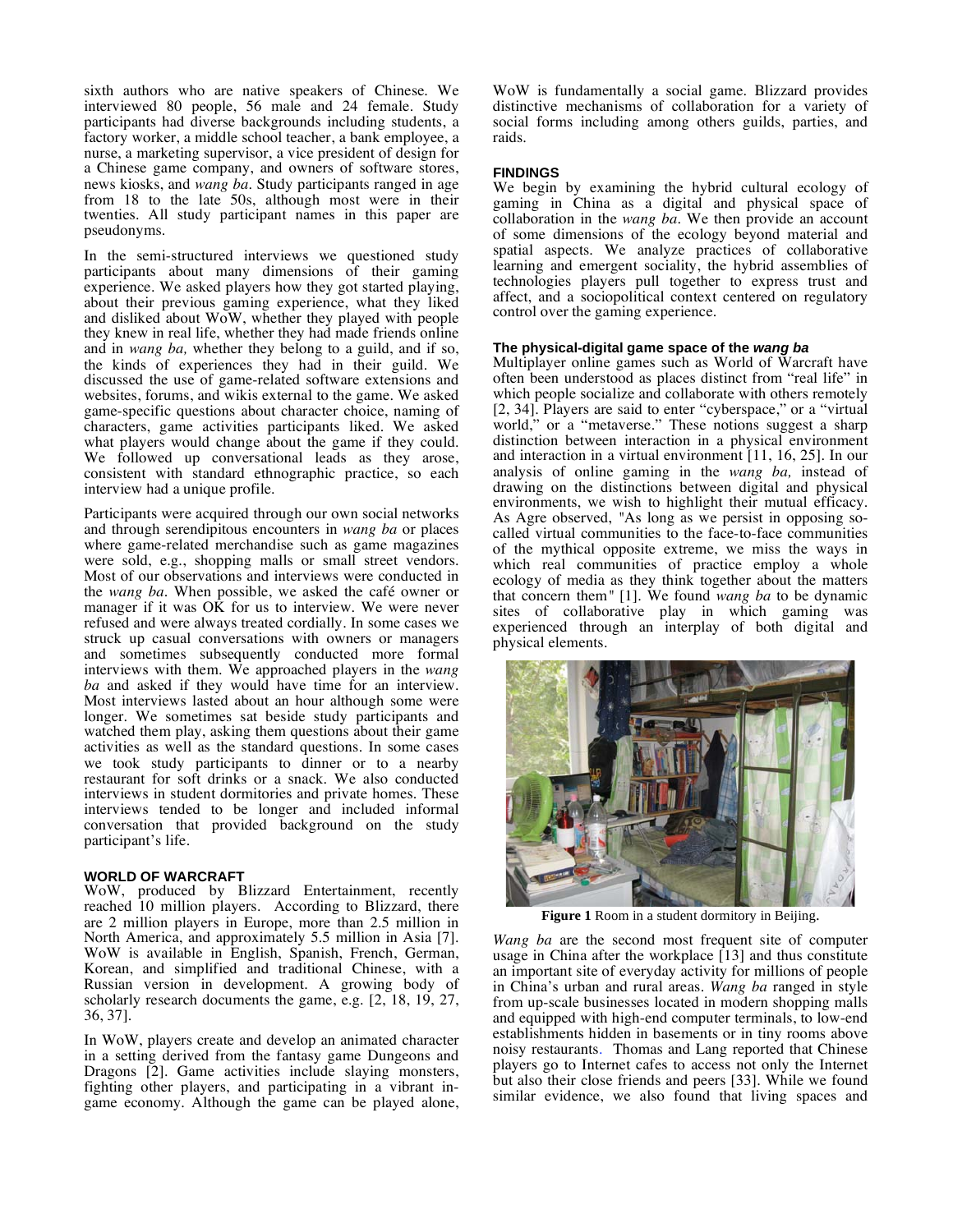family dynamics impacted decisions about where to play. Rooms in student dormitories we visited were shared by 4 to 8 people and fit no more than a bed for each student also used as workspace (see Figure 1). Many young professionals live at home with their parents until they are married. Small living spaces as well as parental disapproval of game play rendered the local public play space in Internet cafes an attractive choice. Our findings are consistent with those of Thomas and Lang [33], who noted that *wang ba* "have emerged as the place for urban Chinese youth to be youth [and] as one of the few places young urban Chinese can escape the pressures of schooling, work and their parents." Players also reported choosing *wang ba* because either they did not own personal computers, or had low Internet bandwidth and/or low-end computer equipment. *Wang ba* provided high-end equipment and bandwidth that made game play more enjoyable.

Gaming in the *wang ba* was experienced in a hybrid ecology in which the digital space of the game blended with the physical space of the café. Players commented on important aspects of the physicality of the *wang ba*, remarking that they enjoyed the provision of food, soft drinks, cigarettes, and air conditioning which afforded relief from the summer heat. Sometimes odd or humorous juxtapositions of the physical and virtual occurred as at one Internet café at the train station in Hanghzou, which offered foot massage and Internet access right next to each other (see Figure 2).



**Figure 2** *Wang ba* and foot massage at train station in Hanghzou.

Visitors would often choose one or two *wang ba* as their favorite game locations. The choice for a particular *wang ba* often depended on personal identification with the place's image and familiarity with its visitors and owners, displaying a distinct gaming culture at each café. Physical proximity and shared context outside of the game also shaped friendships established online. For example, many of participants in our study felt closer to online friends who lived in the same neighborhood or to in-game friends whom they met regularly at the same physical location for playing online games. Chenguang, for example, expressed feelings of safety and familiarity with respect to other players living in her neighborhood:

*The ones I feel comfortable meeting offline are the ones that live close to me and we have played together for a long time… Just because we are good online friends doesn't mean we are good friends in real world as well.* 

One of the most important aspects of the physicality of the *wang ba* was the presence of other people. The social atmosphere of the *wang ba* was crucial to players' in-game experiences and to interactions outside of the game. A young business professional we interviewed, who had good computer equipment in his apartment, preferred playing in the *wang ba*, explaining, *"Home has no atmosphere."* Another player, Hui, said:

*I enjoy playing at the café because there are more people, it's more exciting. Most of the guild activities are at night, so the people all show up late in the Internet café. I enjoy the atmosphere of people playing around me.* 

Guild members sometimes met face-to-face in the *wang ba* to play together. Often guild members living in the same city knew each others' phone numbers and called each other to coordinate play times in the *wang ba.* The physicality of the Internet café, then, was an important part of Chinese gamers' experiences. The virtual experience of the game itself was equally compelling. Players often commented on WoW's graphics, well-drawn animations, landscapes and architecture. Several players mentioned that WoW provided a "glimpse" into Western culture. Changming, a 21-year-old student from Beijing University noted that WoW introduced him to Western elements of storytelling:

*I learned several things about the West. WoW has a Western story, which is different from Eastern stories and history… The game belongs to the whole Western culture. The races [character types] are an example. Some races like gnomes, dwarves and elves,… are described in European myths. Their dragons are different than ours. Western dragons are evil while Chinese dragons stand for happiness. Mages, druids, and so on originate from Western myths, and are relevant to the whole Western myth of the story. This game, in the aspect of using Western myths, is very successful... If there is only fighting in the game, it is less interesting. The key is that a large story background supports the whole game.* 

We observed the digital-physical hybrid of the *wang b*a as the *blend* theorized by Crabtree in Rodden, and not simply two separate worlds coming into contact. For example, players sitting next to one another in the *wang ba* enjoyed exploring the digital landscape together or engaging together in the game narrative through both face-to-face and in-game interaction. Chenguang, for example, told us:

*My guild members and I play combat and then we rest and look at the area together. We explore the graphics and wander through different areas. To get equipment is a lot of work. It is very tiring. Looking at the scenery is recreational*.

Ju and Gen, sitting next to one another in the *wang ba,*  commented on the collaborative nature of raids and the game's affordance to collectively explore the content:

Ju: *Individual heroism is more common in Chinese online game than in WoW. Many Chinese games focus more on the fighting between players. In WoW, players play together in raids and can fight against the monsters*.

Gen: *This online game is designed based on an existing story, while other games are created with the story. And this makes WoW much more real. And the story is in the details… I just enjoy WoW more, so that's why I play it*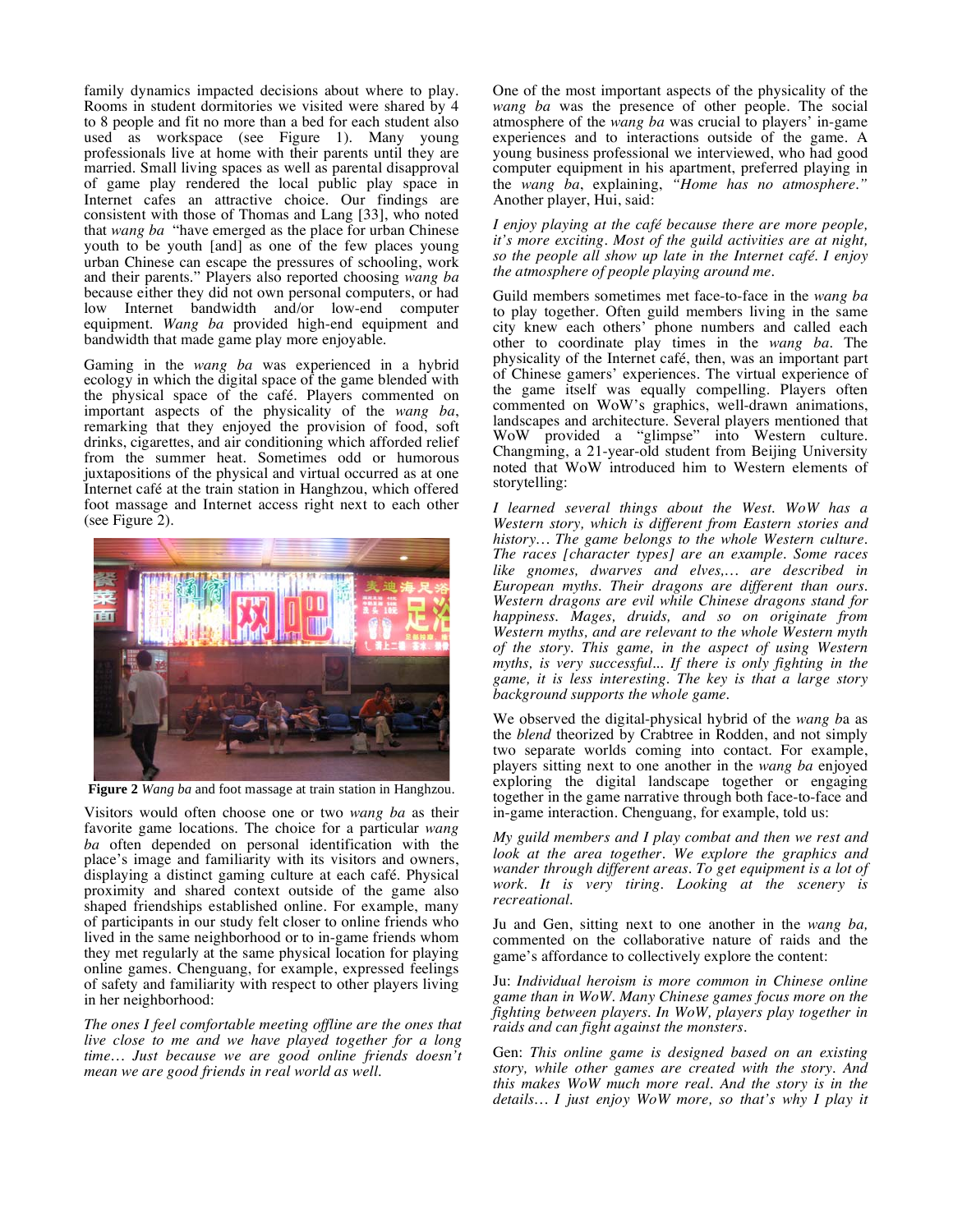#### *more often. Even though the storyline and history are made up, the game play becomes more meaningful*.

What we would like to underscore here is that collaborative practices often emerged at the intersection of immersion in the game - enjoyment of game aesthetics, the game's story, in-game tasks - and shared experiences in the *wang ba*. Interaction and collaboration with others was grounded in deep engagement with the gaming culture in WoW, the community and player culture at the particular *wang ba* and the cultural contexts associated with the game itself, such as the "Western" story. Ju pointed out the collaborative nature of the raid, comparing it to the "individual heroism" more common in Chinese online games. Gen mentioned the "meaningfulness" and "realness" of the narrative. These interpretations of game experience took as a given that people sitting next to one another in a physical space could create shared meaning in the virtual space of an online game.

Chinese players transitioned between visual and social immersion online, and the social and physical context of the *wang ba*. Transitioning between both contexts was so fluid and effortless that we see it as a true "merging" of physicaldigital environments, as Crabtree and Rodden put it [14]. While in some settings game play may take place primarily in a digital context, experience in the *wang ba* stresses the mutual efficacy of game play in the digital realm and the physical context of the *wang ba*. Our findings, then, support the framings of [1, 14, 20] in turning our attention to emerging digital-physical environments as key sites of collaboration.

# **Collaborative Learning**

In the *wang ba,* players had access to others who helped them advance in the game. Players sitting close to each other shared in-game experiences and provided mutual support for advancing in the game. These interactions in the physical space provided resources for collaborative learning enacted across the digital-physical hybrid of the online game and the *wang ba*. We observed players intentionally sitting down next to people playing  $Wo\bar{W}$  so they could talk to them (see Figure 3), even if they didn't know them. Sometimes people would even ask other players to shift a few seats to allow them to sit next to a fellow player. Chuanli explained why he enjoyed sitting next to WoW players, and how players got to know one another:

*If there is an empty seat next to a WoW player I go over there to sit next to him—even though it is in a really crowded area. We look at each other's equipment and have a conversation about it. Sometimes we exchange seats with other people so that we [WoW players] can sit closer to each other. If I am playing by myself I am bored and leave the Internet café. The people here are nice, we play together, they all live around here. We know each other from playing the game.*

Players used conversations in the *wang ba* to learn from each others' playing expertise. Although Chuanli's comment about equipment appears very casual, hardly related to learning, a key player goal in WoW is to acquire better equipment. Players constantly talk about equipment and how to improve it. In sitting next to a fellow player and examining his equipment, and conversing with him about it, Chuanli has a chance to pick up useful information.

The *wang ba* also constituted an environment for an emergent sociality among players. As we see in Chuanli's case, casual interactions among players in the *wang ba*  stimulated collaborative learning through exchange of useful in-game information. At the same time, however, Chuanli stresses the importance of other players' presence: "if I am playing by myself, I am bored…"

This quote resembles what Brewer *et al.* described as gaining expertise as a member of a social group through long-term participation in the culture of the shared place. In their findings from studies on two public transportation systems, Brewer et al. illustrate how learning to "appropriately" ride the tube in London or the bus in Orange County, California, was dependent on mutual awareness of each others' practices, how these evolved over time and how they contributed to the character of the public space [8]. Similarly, players in the Chinese *wang ba*  developed over time a mutual understanding of what play in the *wang ba* constituted. Becoming a knowledgeable player in the *wang ba* entailed participating in the hybrid collaborative learning practices described above. It also meant to learn how to engage in the culture of the physical space of the *wang ba,* such as negotiations around where to sit and how to approach other players.



**Figure 3** Players in *wang ba.*

The notion of a separate realm of "cyberspace", then, does not fully capture the game experience of players such as Chuanli. They draw on both face-to-face interaction in the physical space of the Internet café as well as the virtual world of the game which provides a shared gaming experience. In the hybrid cultural ecology of WoW*,* learning how to advance in the game, but also learning what it means to participate in WoW's gaming community, was achieved through simultaneous participation in both the digital environment of the game and the physical environment of the *wang ba*. Chuanli noted that the players he sat with "all live around here." At the same time, he said, "We look at each other's equipment." This "equipment" was purely virtual, existing only in the digital space of the game.

Meaningful conversation centered around cultural takings from the digital space, sustaining physical interaction within the *wang ba.* Lei, for example, explained how he learned from more experienced players by sitting beside them:

*I know a few people here [in the* wang ba*], but they are not on the same server. They have already done most of the*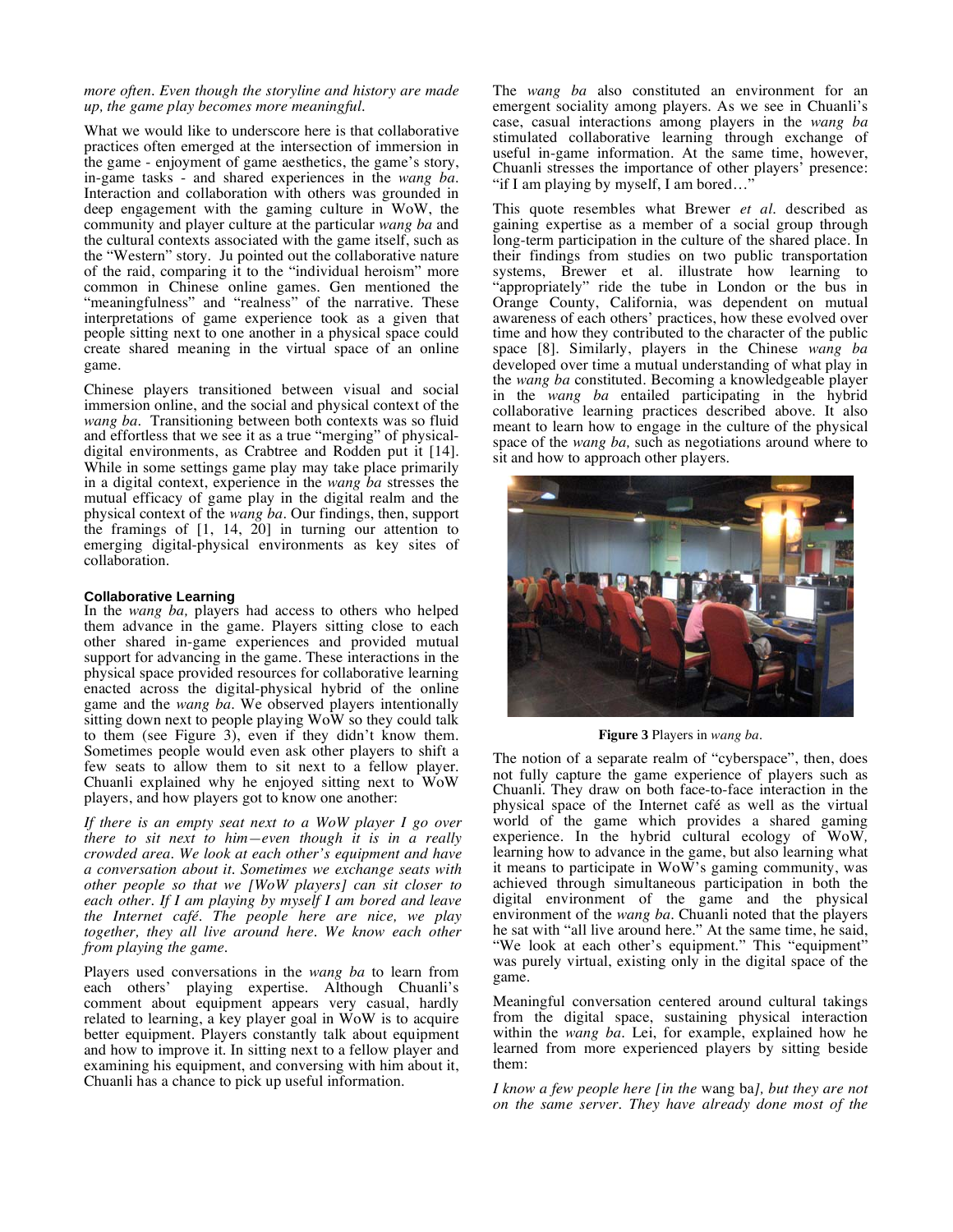*difficult raids [an advanced game activity] and they lead these raids. They also have a lot of equipment. So I sit next to them and talk to them while they are playing and see how they are playing the game…* 

*I am in a guild with my coworkers. Every guild member has certain roles he is expected to know already and things he is responsible for. I am judged based on these things.* 

Several study participants reported that they preferred learning from casual contacts in the *wang ba* rather than seeking advice from guild mates. Lei's guild was composed of co-workers from his real life job. As a guild member, he was expected to complete certain tasks efficiently in the game. It was particularly important to him to perform capably in-game in front of people who were both coworkers and guild mates. His relationship with players in the *wang ba* on the other hand, was based on face-to-face interactions outside of the game. Lei learned from his *wang ba* friends through observation and advice, and his in-game performance was not at stake. Café owners and managers also helped players learn WoW (and other games). Most were knowledgeable about games, and players found them a valuable resource. Asking casual contacts in the cafe for help was a way for some players to avoid admitting weakness in the context of guild interaction and a convenient, enjoyable means of learning from more advanced players.

# **Trust**

In the *wang ba,* players used a mix of digital artifacts and software tools, such as external chat clients, in-game chat clients, mobile phone numbers, and virtual characters, as well as resources in the *wang ba* to engage in a rich play experience. The "game" was not simply the software files downloaded on a player's machine or accessed at the *wang ba*; it was, rather, a collage of artifacts and data collectively assembled by its engaged participants. For example, for many players exchange of real life data, such as mobile phone numbers, information about professional careers, and physical location allowed them to express trust in players met online. Chuanli, an IT consultant from Beijing, told us why the exchange of phone numbers played an important role to establish deeper relationships to other players:

*They [online friends] believe in me, because they gave me their phone number first. If there is some news, they give me a call. If I give another player my phone number, I must have the feeling I can trust him. I give it to them [other players] if they are trustworthy.* 

Another way to express trust in other online players was the "exchange" of virtual characters. Online games and virtual worlds like WoW or Second Life allow the creation of multiple characters. In WoW, people often share accounts and thus allow others to log on and play with their virtual characters. Players enjoyed this practice because it provided opportunity to explore the game space from another viewpoint, through the capabilities of an unfamiliar race, class, gender, and equipment set. In order to access each others' characters players shared their game account ID, which was password protected and stored a player's private data such as age, home address, and email address. Ruhong, a 22-year-old nurse, and Xiaowei, a 28-year-old employee at a distribution center, described how other players expressed trust in them through exchanging account data:

Ruohong: *A few online friends trust me to the extent that they lend their accounts to me to play.* 

Xiaowei: *It took about a year… to exchange characters. We met each other while we were killing a monster. We had some conversations and felt we got along very well. We asked each other to take care of things. Like helping each other with quests.* 

The ability to express trust in an online friend through means that had value outside of the game was crucial for the development of strong ties that strengthened the relationship and supported communication for challenging cooperative tasks. Experiencing the game through these shared identities allowed players to develop dependable relationships enacted across multiple software applications, the game and the *wang ba*.

In addition to the exchange of resources and real life data, the physicality of the *wang ba* itself constituted an important means to establish trustworthy relationships between players and *wang ba* owners. In China, WoW (and other online games) are paid for through "point cards" which provide a certain number of hours of play (this is in lieu of monthly subscriptions billed to credit cards as in other countries). Point cards can be purchased physically in stores or from *wang ba* attendants or "virtually" over the phone. For many players, the *wang ba* was a special place to purchase point cards as they established personal relationships with the owners. In a *wang ba* in Chengdu we met Gong, a young factory worker, who frequented the *wang ba* on a weekly basis. Gong explained why he preferred the purchase of point cards in the physical location of the *wang ba* over purchase through a phonebased system:

*I trust them [the owners of the wang ba] more than the [telephone] company. I have been their customer for a long time, and they are right here [in the wang ba], whereas if the telephone company charges me more, it's hard to get my money back… Also [with phone purchases] my family may know how much I spend on games.*

The owner of the *wang ba* commented: *We are like a bank. We help our customers exchange real money for game time and we only charge a small service fee.*

Gong could easily have purchased game time through the phone-based service. However, he preferred conducting the transaction in the physical game location with the trusted café owners. The face-to-face purchase of the game time also helped Gong avoid detection of purchase by his family who may have access to his phone bill and question the amount of money and time he spent on games.

#### **Socio-political Hybridity**

In this section, we illustrate how, within a particular culturally and politically rendering of the media, players represented technological aspects in seamful ways in order to exchange interpretations of political decision making that impacted game play. The seamful representations we observed were not necessarily related to technological breakdowns [12] or articulation work [14]. Although we observed discussions around technological breakdowns and articulation work to take place in the *wang ba*, we also found complex entanglements of the technological infrastructure with societal value systems and expression of political opinion that rendered seamfulness of the media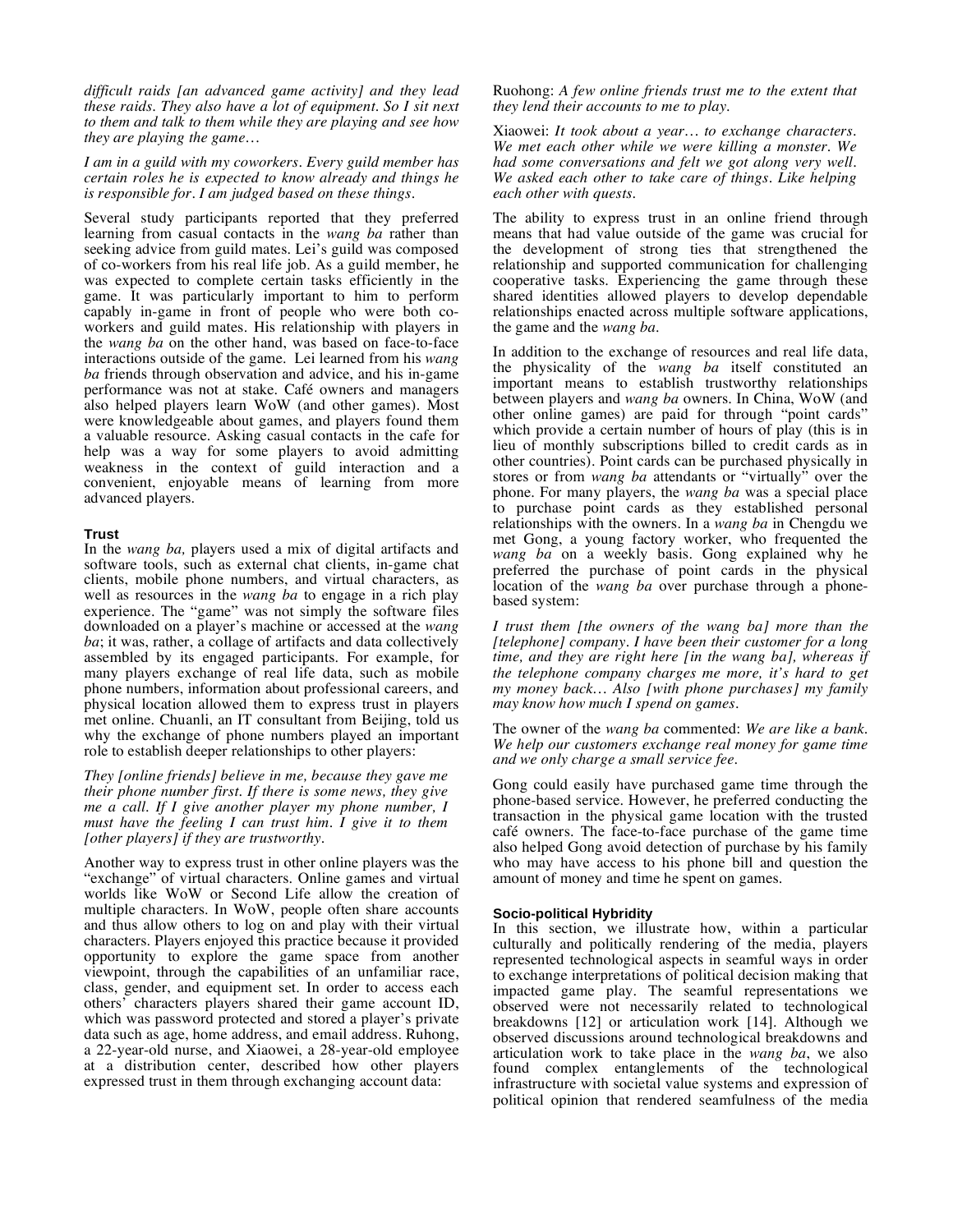meaningful beyond the functioning of the technological infrastructure itself. Fuller [20] and Nardi and O'Day [28] suggested that policies and values are constituents of media and information ecologies. We draw on their work in examining a socio-political context in which the entertainment space of WoW made visible a regulatory governmental activity.

Video games often attract political attention. In North America, politicians hoping to score points with conservative audiences criticize violence in video games. Religious leaders frame them as dangerous and immoral [3]. In China, just before we arrived, the Chinese government required the Chinese distributor of WoW to remove images of skeletons from the game. The game graphics were changed so that skeletal characters were "fleshed out." Images of skeletons that remained after a virtual character's death were redrawn as large graves heaped with brown dirt, looking as though they were freshly dug.

International and national mass media outlets reported on the government's decision to change game aesthetics to promote what the Chinese government called "harmony." The government's action was part of an effort to "purify the Internet of anything that might affect national cultural information security or undermine the attempt to promote a harmonious society" [17].

In this sociopolitical context, an entertainment space, brought government control and regulation to the fore. Cultural tensions between the freedom of play on the one hand, and the state's desire to control on the other, lodged in the game. WoW became a topic of political discourse in China, being questioned in the *wang ba* and student dormitories. For example, Bingwen, an employee at a consulting firm, commented:.

Bingwen: *What's more, in China I am not quite clear about the reason* [for the action]*, perhaps it's China's political situation. In the past when you died* [in the game] *there were bones and skeletons but now graves are used instead. What we were told is that the skeletons are frustrating and scaring people. But I feel graves are actually scarier.* 

Skeletons have no particular traditional meaning in Chinese culture and none of the players we interviewed found them disturbing. The prominent graves, by contrast, were far more realistic and noticeable. Bingwen commented that the removal of the skeletons might be related to "China's political situation." Another study participant, Chao, discussed the concept of harmony and its relation to the government's decision to alter WoW graphics. In China, the government promotes "harmony" as a core cultural value. It is a word laden with meaning and its interpretation varies widely depending on the context in which it is used. The construal of "harmony" as Chao used it was ironic.

*It's a grave, which didn't exist before. You see, there's a corpse dropping items. When you pick up those items, the corpse turns into a grave. Before… there used to be a skeleton. It is a result from the upgrade, which is part of the governmental project to introduce harmony.* 

Longwei was more outspoken: *We dislike the harmony such as the disappearance of skeletons… It is feudal and introduced as part of the whole cultural environment in China.* 

In referring to "feudal" action, Longwei expressed a critique of government attempts to regulate culture in China. Longwei – as many other players – correlated his own experiences in the game with news about government decisions posted in national and international mass media outlets. This provided opportunity to reflect on societal norms more broadly and beyond the game.

## **DISCUSSION**

Our analysis of WoW in China as a hybrid cultural ecology of gaming suggests that we pay attention to the multidimensional interplay between digital and physical environments. In our observations, players established their own meaningful connections, individually and collectively, between the online game, software resources, game modifications, and the *wang ba* and its social and spatial contexts. These connections, however, were not rigid bridges could not be broken down or be re-built elsewhere. Rather players assembled a variety of digital and physical artifacts and interrelated them based on individual preferences, requirements of the social group players belonged to (for example, guild or friends from college), societal norms and in-game goals.

What we see at work in these examples of hybrid ecology of gaming is an active form of participation and opportunity for action upon pre-designed boundaries of technologies and software, and upon regulatory systems in society. Collaborative activities across the hybrid cultural ecology of gaming were not always oriented towards achievement of in-game goals or coordination among players. Rather, players exchanged information, data and resources using a variety of technologies in order to express affection towards game play, trust in other players and critique upon regulations.

# **Unpacking Hybridity**

Online games like WoW are often analyzed through their desktop interface and thus distinguished from technologies associated with urban computing systems such as the mobile phone and WIFI infrastructures. De Souza e Silva suggested "hybrid spaces arise when virtual communities, previously enacted in what was conceptualized as cyberspace, migrate to physical space because of the use of mobile technologies as interfaces<sup>"</sup> [15].

In *wang ba*, we found a physical-digital hybrid environment that was not restricted to use of mobile devices. Rather, it incorporated a mix of multiple technologies and software resources such as stationary PCs in the *wang ba*, mobile phones, instant messaging, and websites. The key here is that these technological resources form a vast ecology. Instead of designing single user interfaces for mobile devices for a universal hybridity, it would be a worthwhile pursuit to consider designs, which offer people a choice among a variety of digital and non-digital resources and to allow people to make various connections between them for individual and collective uses.

Our findings, then, also support previous research on seamful interweaving and heterogeneous media use and content [12, 29]. Chalmers and Galani, for example, suggested that the "seams of infrastructure and connections between media often show through in interaction… people build up their own understanding and use over time, relating a new system to their own use of heterogeneous systems and spaces" [12]. We found similar aspects of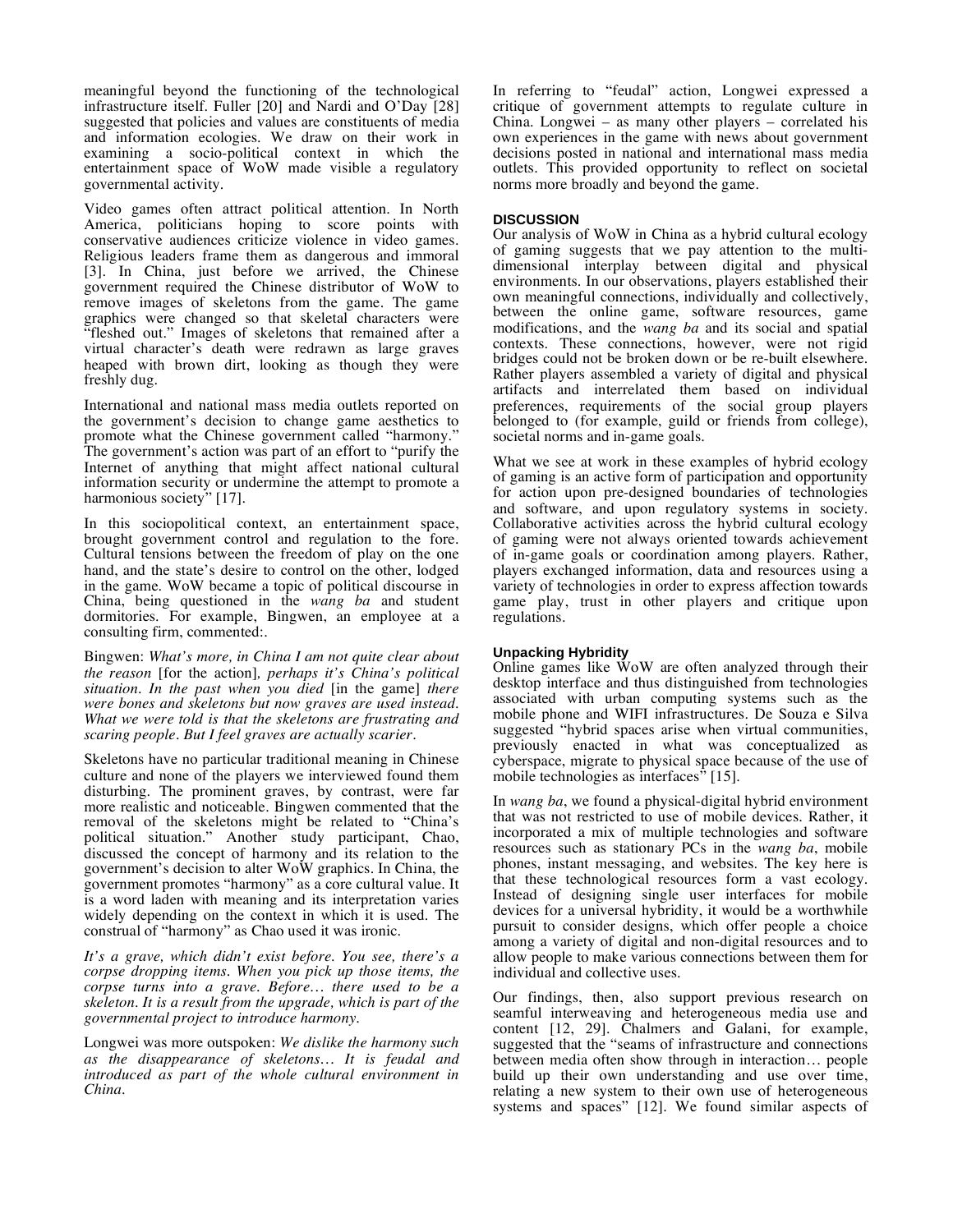heterogeneous entanglements as visible in our descriptions of digital, physical, social, cultural and political aspects and their interrelationships in and beyond the *wang ba.* In the examples presented in this paper, the depth of social interactions and collaborative practices that people engaged in has a wide range including both, smooth transitioning [23] and seamful interweaving [12]. Sometimes players transitioned smoothly between software resources, such as instant message, guild websites, in-game groupings, and activities in the physical game space*.* At other times the technological components and their connections were brought to the fore when players explained game rules or governmental regulations in the *wang ba*.

Chalmers and Galani suggested allow a certain level of heterogeneity "when users have different past experiences to draw from, when they have different tools available and yet wish a shared experience, and when the designer's and the users' interest is in the ambiguous or contradictory" [12]. Our findings pointed us to an additional dimension of heterogeneity as a worthwhile pursuit to consider for future design work: we suggest that design for heterogeneity should not only allow varied interpretations of the tool itself, but also support users to establish connections between different interpretations and institutional representations of the tool and its local meanings.

For example, the ability to establish heterogeneous links between governmental rhetoric, national and international news coverage and in-game graphics allowed gamers to collectively reflect on the current status of technological infrastructure and broader societal concerns. In these moments of heterogeneous entanglements of the social, political and technological space the meaning of the game as an entertainment tool transformed into a tool for public opinion expression and reflection.

Longwei's and Chao's comments about the change of WoW's graphics, for example, illustrate how engagement with the game design provided opportunity to reflect upon the government's construal of traditional concepts such as harmony and societal balance as reasoning for media control. In these moments where players brought game graphics and infrastructure to the fore and engaged with the technology in seamful ways, the game constituted a vehicle for political discourse. Here, game design and technological infrastructures were not only brought to the fore in order to learn about technological functionalities, breakdowns and limitations, but also to make sense of political maneuvers that impinged on the game space.

From a player's point of view, the choice for seamful or smooth interweaving, then, often depended on the particular atmosphere in the café, on activities in the game, or on a hybrid of both. For example, it was crucial for collective learning in the *wang ba* to bring technological infrastructures to the fore, while this was not always necessary for daily routines of game play. While at times players made use of the game as an entertainment space to spend leisure time with coworkers to explore the myths of Western game graphics, at other times the media became a referent in political discourse or was used to express trust in others.

# **Enabling Ecologies**

CSCW research often focuses on analyzing and supporting coordination. Crabtree and Rodden, for example, suggested that fragmented interaction and collaborative articulation work, which support coordination, form hybrid ecologies of physical-digital environments [14]. However, a framework focused on coordination alone does not explain how people creatively and collectively assemble resources to meet their own goals [9] in a particular hybrid and cultural environment, or how they encounter the value systems and sociopolitical realities that are part of our engagement with technology.

In a work setting or in a bounded hybrid reality space such as the urban computing game described by Crabtree and Rodden (with an intrinsic goal and time bounded interaction and cooperation), articulation and coordination work around shared objects and their meanings can be seen at the center of the collaborative activity [14, 30]. However, in the messy system of social, technical, socio-political, and socio-economic practices in and around WoW in China, the collaboration did not evolve around a pre-given set of technologies and artifacts or a merge thereof. Rather the hybrid cultural ecology was continuously emerging, shaping play practices and being shaped by its engaged participants.

The socio-technical ecology and the cultural meaning making of gaming we observed in China was expressed not merely in coordination, but in the social and physical stimulation of the *wang ba*, in players' assemblies of devices and software, in cross-cultural encounters with a different cultural tradition, in reflections on political ideology and action. Once we open up analysis to a notion such as *ecology*, we cannot limit analytical scope to a single technology or set of issues such as coordination. Our experience upon applying Crabtree and Rodden's concept was that it accounted for a good deal more than coordination. We found that the *wang ba* was an environment in which peer-based learning about a virtual game flourished, in which friends enjoyed meeting and playing the game with others online, in which relationships made in China's public entertainment spaces entered the virtual game space (and vice-versa), in which people transitioned between the virtual and the physical in the many ways we have described.

If we move the notion of ecology to sociopolitical concerns, as did [20], we find even more richness. The encounter with other cultures, with serious matters of political control, experienced through a game, but mediated by face-to-face conversations in the *wang ba*, illustrates the many ways the game and its technological and cultural infrastructures were entangled with a particular political and socio-economic situation of a larger cultural and societal context.

Bijker pointed out that the challenge of future design for and understanding of complex socio-technical systems is to find ways to avoid being frightened of the complexity and to develop our own idiom in which the concerns of computer-mediated social practices can be articulated [6]. It is here that we have found Crabtree and Rodden's concept of hybridity and Chalmers and Galani's analysis of heterogeneity so useful as they have provided just such conceptual frameworks. Their strategy for plowing into the complexity is to start with the physical-digital hybrid, and frictions between use and design, system and local context. We found that effective in locating the *wang ba* as a key site in which we could examine a hybrid cultural ecology of gaming. In our analysis, we expanded these concepts to account for the complex entanglements between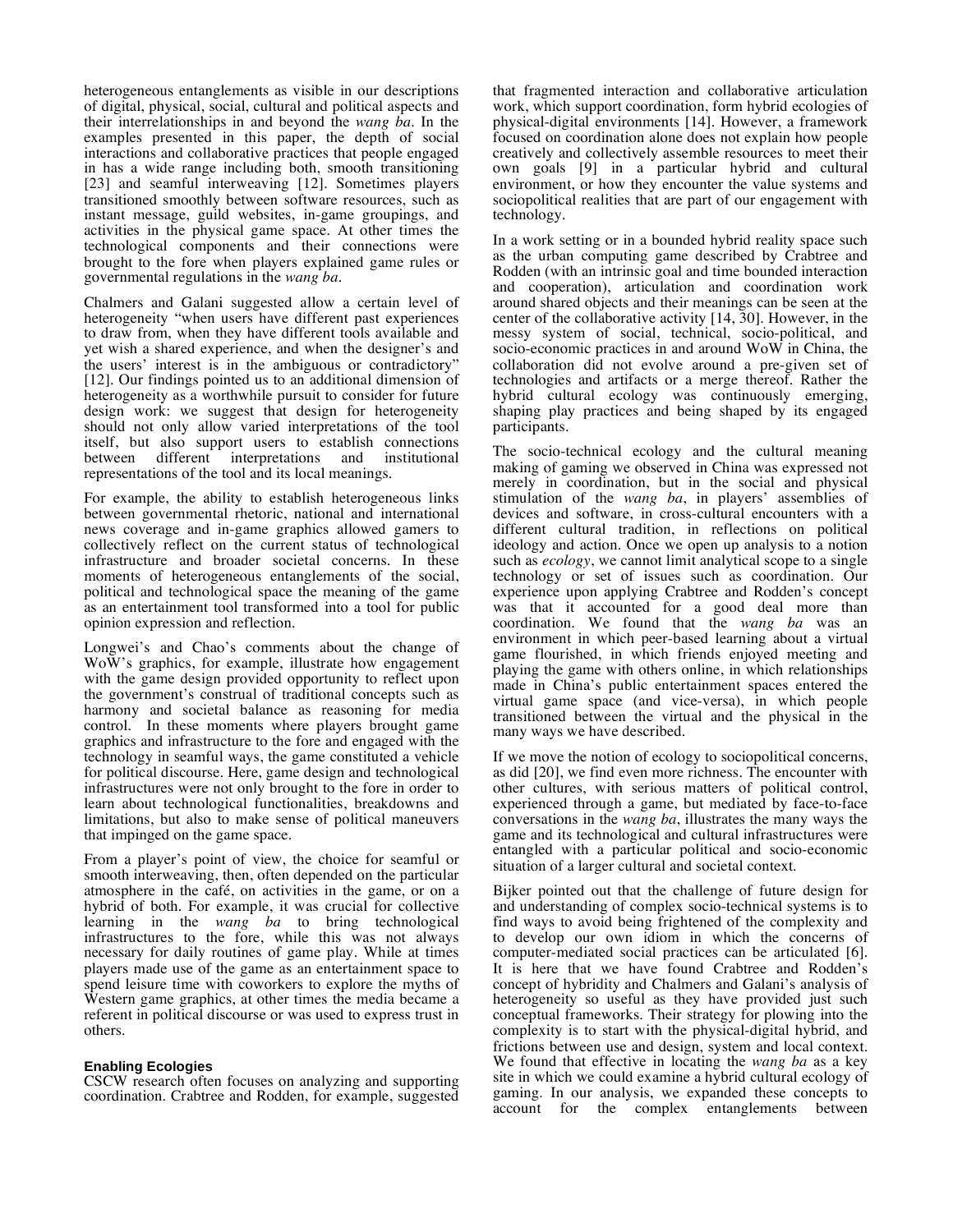governmental regulation and entertainment infrastructures and between virtual capital, such as virtual avatars and virtual currency, and expression of trust.

Thus, in this paper, we moved beyond understanding hybrid practices as something new and arising from emerging ubiquitous and mobile technologies [22]. Online gaming in China provided a rich example of socio-technical practices that shape existing hybrids in the messy settings of everyday life. In China's *wang ba*, student dormitories, and malls, we have been immersed in a culture in which people playfully and creatively appropriate hybrid resources, carry out social and technical activities in creative ways, foster relations of mutual help, and look beyond the boundaries of the game itself to the wider world which players themselves partially shape.

#### **CONCLUSION**

With the increasing ubiquity of computational systems in our homes, at work, on our streets, in our malls and in our public transportations systems, a hybrid of digital and physical environments is always given. However, the particular shapes it takes on, the various experiences it affords, and the ways it regulates and the ways it is appropriated differs across particular localities and contexts. In this paper, we provided an account of the particular shapes a culture of gaming in China took in and around the China's *wang ba.* In doing so, we explore how digital-physical hybrids can be deeply intertwined with socio-economic decisions, expressions of trust and friendship, and in-game dynamics entangled with a regulatory political system.

#### **ACKNOWLEDGMENTS**

We would like to acknowledge the support of the Intel Corporation for supporting this research. We would like to extend our thanks to all our participants, and to our colleagues Paul Dourish, Gillian Hayes, Charlotte Lee, Johanna Brewer and Lilly Irani for their valuable input.

# **REFERENCES**

- 1. Agre, P. Life after cyberspace. *EASST 18*(1999), 3-5.
- 2. Bainbridge, W.S. 2007. The Scientific Research Potential of Virtual Worlds, *Science, 317*(2007), 472- 476.
- 3. Bainbridge, W. and Bainbridge, W. 2007. Electronic Game Research Methodologies: Studying Religious Implications. *Review of Religious Research* 46, 2.
- 4. Bell, G. and Dourish, P. 2007. Yesterday's tomorrows: notes on ubiquitous computing's dominant vision. *Personal and Ubiquitous Computing 11,* 2, 133-143*.*
- 5. Benford, S. et al. 2006. Can You See Me Now? *ACM Transactions on Computer-Human Interaction 13*, 1, 100-133.
- 6. Bijker, W.E. 1997. *Of Bicycles, Bakelites, and Bulbs: Towards a Theory of Sociotechnical Change*. MIT Press.
- 7. Blizzard Entertainment Press. 2008. http://blizzard. com/us/press/080122.html, last accessed April, 2008.
- 8. Brewer, J., Mainwaring, S., Dourish, P. 2008. Aesthetic Journeys. *Proc of the 6th International Conference on Designing Interactive Systems DIS'08*.
- 9. Brown, B. and Bell, M. 2004. CSCW at play: 'There' as a collaborative virtual environment. In *Proc. CSCW 2004,* ACM Press, 350-359.
- 10.Broll, G. and Benford, S. 2005. Seamful Design for location-based mobile games. *Lecture Notes in Computer Science* 3711, 155-166.
- 11.Castronova, E. 2005. *Synthetic Worlds. The Business and Culture of Online Games.* Univ. of Chicago Press, 2005.
- 12.Chalmers, M. and Galani, A. 2004. Seamful Interweaving: Heterogeneity in the Theory and Design of Interactive Systems, *Proc. DIS 2004,* ACM Press: 243 - 252.
- 13.CNNIC. 2007. The 20<sup>th</sup> China Internet Report. http:// www.cnnic.cn/uploadfiles/pdf/2007/7/18/113918.pdf. *Last accessed April 2008.*
- 14.Crabtree, A. and Rodden, T. 2007. Hybrid Ecologies: understanding cooperative interaction in emerging physical-digital environments. *Personal and Ubiquitous Computing*.
- 15.De Souza e Silva, A., "From Cyber to Hybrid: Mobile Technologies as Interfaces of Hybrid Spaces", *Space and Culture* 9, 3(2006), 261-278.
- 16.Dibbel, J. 2006. *Play Money. Or, how I quit my day job and made millions trading virtual loot*. Basic Books.
- 17.Dicki, M. Censorship reaches Internet Skeletons. 2007. http://archive.gulfnews.com/articles/07/07/03/10136373. html, *last accessed April 2008.*
- 18.DiGiuseppe, N. and Nardi, B. 2007. Real Gender Choose Fantasy Characters: Class Choice in World of Warcraft. *First Monday*.
- 19.Ducheneaut, N., Yee, N., Nickell, E., Moore, R. J. 2006. "Alone together?" Exploring the social dynamics of massively multiplayer online games. In *Proc. CHI'06*, ACM Press, 407-416.
- 20.Fuller, M., Media Ecologies. Materialist Energies in Art and Technoculture, *MIT Press*, 2005.
- 21.Hindmarsh, J., Heath, C., Lehn, D., Cleverly, J. Creating assemblies: aboard the Ghost Ship. In *Proc. CSCW 2002*, ACM Press (2002), 156-165.
- 22.Kabisch, E. 2008. Datascape: A Synthesis of Digital and Embodied Worlds. *Space and Culture, Aug 2008,* vol 11: pp 222-238.
- 23.Koleva, B., Schnaedelbach, H., Benford, S., Greenhalgh, C. 2000. Traversable Interfaces between Real and Virtual Worlds. In *Proc. CHI 2000*, ACM Press, 233-240.
- 24.Mainwaring, S., Chang, M., Anderson, K. 20004. Infrastructures and Their Discontents: Implications for Ubicomp. In *Proc. of Ubicomp* 2004, ACM Press, 418- 432.
- 25.Malaby, T. 2006. Parlaying Values: Capital in and Beyond Virtual Worlds, *Games and Culture* 1, 2, 141- 162.